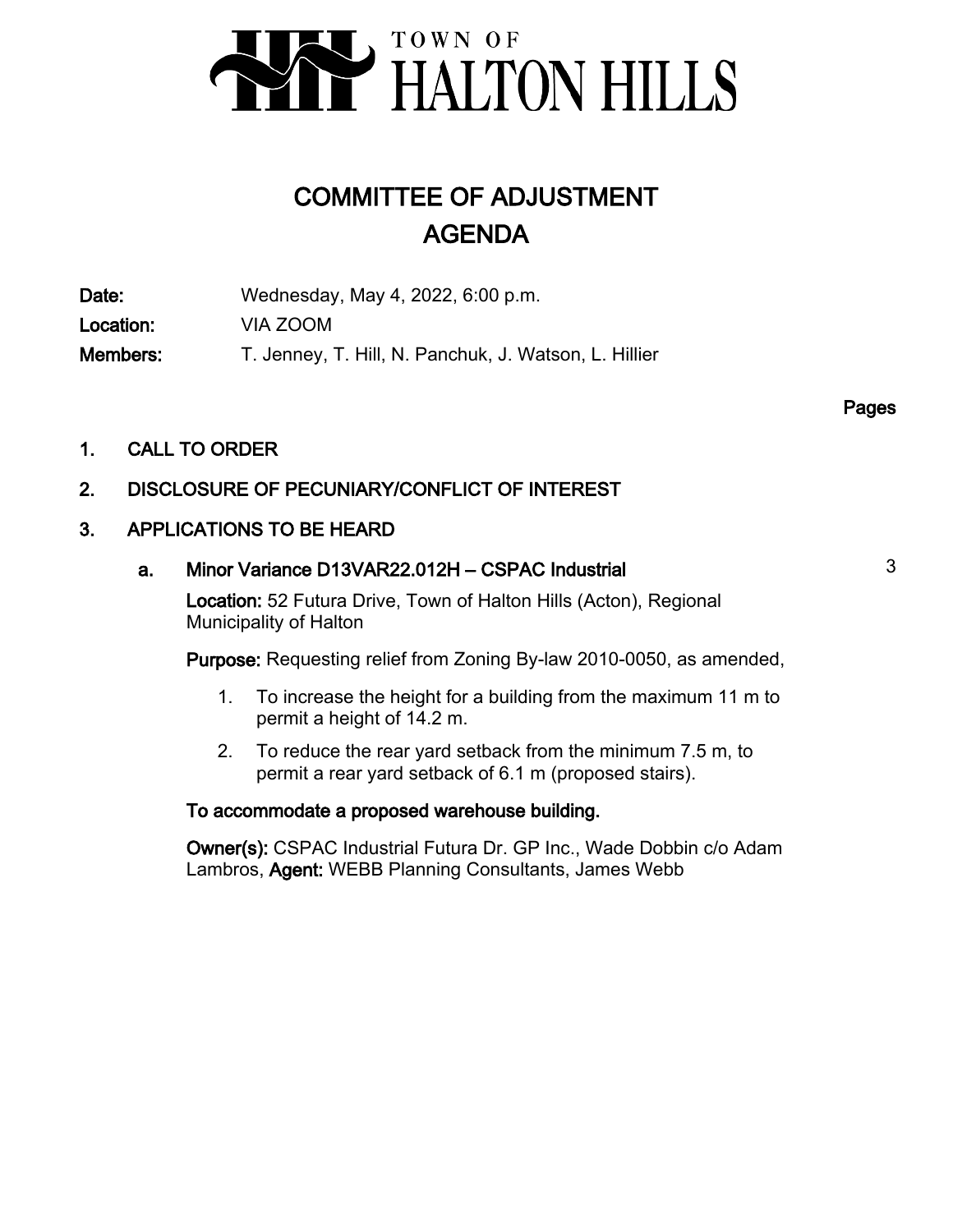# b. Minor Variance D13VAR22.013H – Felton 7

Location: 7078 17 Side Road, Town of Halton Hills (Esquesing), Regional Municipality of Halton

Purpose: Requesting relief from Zoning By-law 2010-0050, as amended,

- To increase the height for an accessory structure from the maximum 5 m to permit a height of 5.41 m. 1.
- To increase the floor area for an accessory structure from the maximum 80 sq m to permit a floor area of 94.2 sq m. 2.
- To increase the total floor area for all accessory structures from the maximum 120 sq m to permit a total floor area of 162.4 sq m. 3.

# To accommodate a proposed accessory building.

Owner(s): Elise Felton & Axel Noriega, Agent: Green Propeller Design, Marina Huissoon

# 4. ADJOURNMENT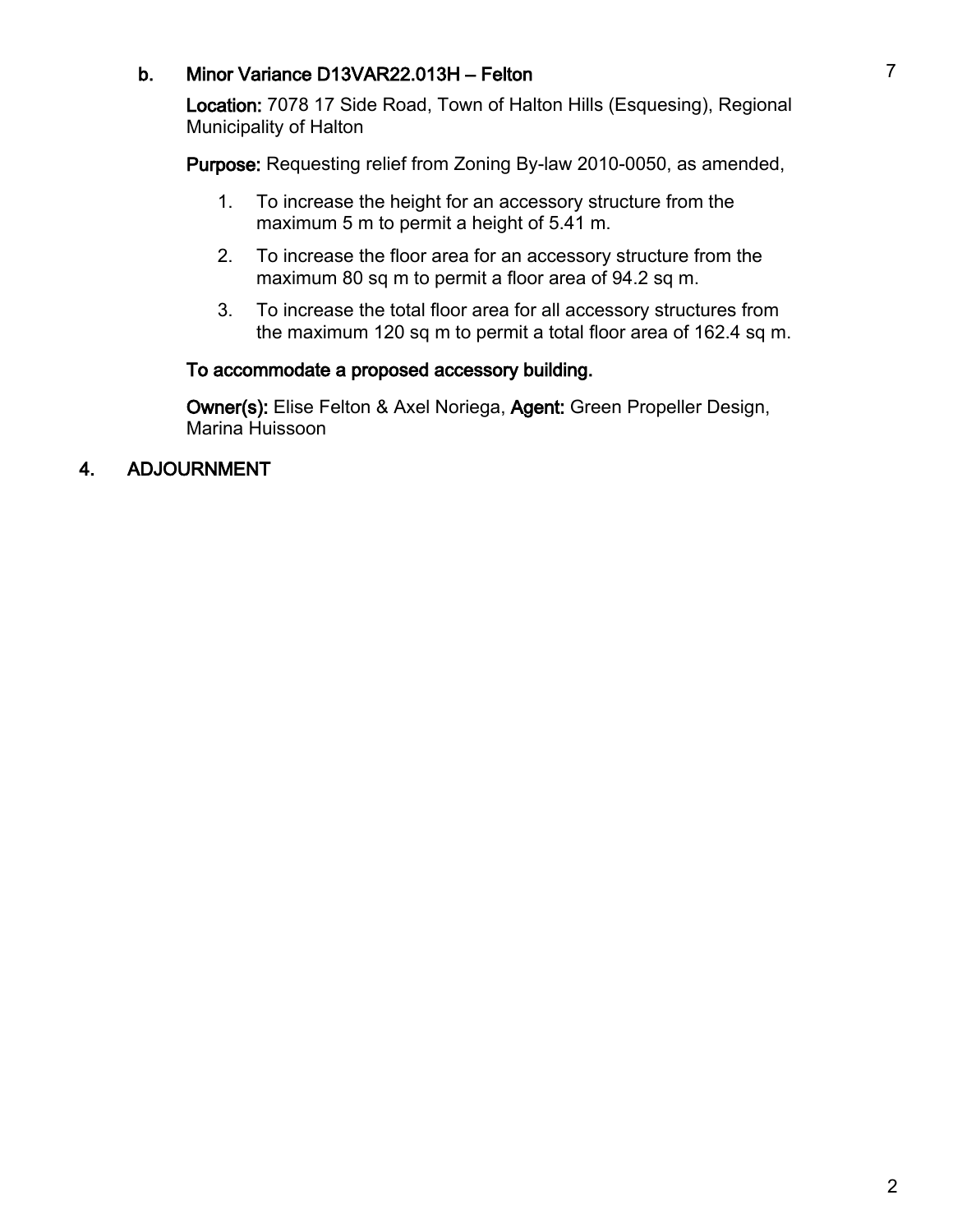

Planning & Development Department

**TO:** Niloo Hodjati, Secretary-Treasurer, Committee of Adjustment & Consent Official

**FROM:** John McMulkin, Planner – Development Review

**DATE:** April 26, 2022

**RE:** Planning Recommendation for Application D13VAR22.012H – CSPAC Industrial Municipally known as 52 Futura Drive Town of Halton Hills (Acton)

# **APPLICATION**

Requesting relief from Zoning By-law 2010-0050, as amended:

1. To increase the height for a building from the maximum 11 m to permit a height of 14.2 m.

**\_\_\_\_\_\_\_\_\_\_\_\_\_\_\_\_\_\_\_\_\_\_\_\_\_\_\_\_\_\_\_\_\_\_\_\_\_\_\_\_\_\_\_\_\_\_\_\_\_\_\_\_\_\_\_\_\_\_\_\_\_\_\_\_\_\_\_\_\_\_\_\_\_\_\_\_**

2. To reduce the rear yard setback from the minimum 7.5 m to permit a rear yard setback of 6.1 m (proposed stairs).

To accommodate a proposed warehouse building.

#### **Proposal**

The variances are required to increase the maximum height requirement and reduce the minimum rear yard setback requirement in order to facilitate the construction of a warehouse building. The proposal is currently under staff review through Site Plan Application D11SPA21.012.

# **POLICY CONTEXT**

#### **Town of Halton Hills Official Plan**

The subject property is designated "General Employment Area" in the Town's Official Plan, which permits industrial uses such as warehousing and accessory office uses. The Town's Official Plan does not specifically identify maximum height and minimum setback requirements.

#### **Town of Halton Hills Zoning By-Law**

The subject property is zoned "Employment One (EMP1)" under the Town's Comprehensive Zoning By-law 2010-0050. The EMP1 zone permits industrial uses such as warehousing and accessory business offices.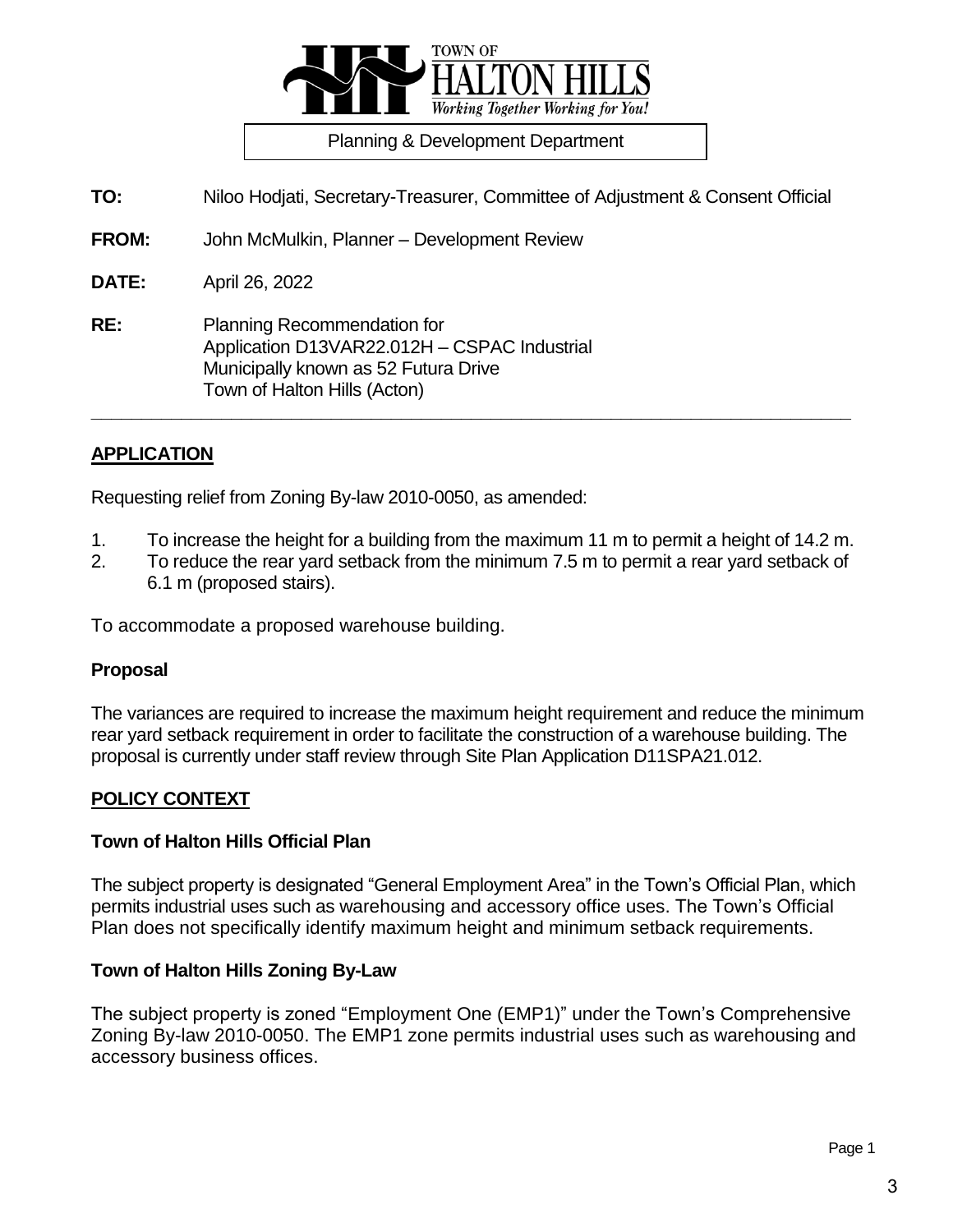# **COMMENTS**

# **Internal Department and External Agency Comments**

This application was circulated for review and comment to Town departments and external agencies. No objections were received; relevant comments regarding the Minor Variance application are as follows:

#### **Planning**

The intent of the maximum building height and minimum rear yard setback requirements is to ensure that the building does not create visual impacts to surrounding properties and that it addresses the operational needs of the proposed uses.

The Applicant has noted that the requested building height is due to the interior ceiling heights needed to facilitate the intended warehousing operation and the exterior stairways are necessitated by the lower grade of the site at the rear of the building. In addition, the Applicant has noted that despite a variance being required to accommodate the exterior stairways the minimum rear yard setback of 7.5 metres to the façade of the building is being maintained.

Given the extent of the relief requested, the proximity of the site to surrounding development and that the variances are sought to respond to the operational needs of the proposed uses, staff views the intent of the maximum building height and minimum rear yard setback requirements to be maintained.

#### **Public Comments**

No comments have been received from the public as of the date this report was prepared**.** 

#### **RECOMMENDATION**

It is the opinion of Planning staff that the application for Minor Variance meets the four tests of a Minor Variance as outlined in the Planning Act. The application:

- 1) meets the intent and purpose of the Town of Halton Hills Official Plan;
- 2) meets the intent and purpose of the Town of Halton Hills Zoning By-law;
- 3) is considered to be desirable for the appropriate development or use of the property; and,
- 4) is considered to be minor in nature.

Planning staff has no objection to the approval of this application.

Reviewed and Approved by,<br>for farland the set of the set of the set of the set of the set of the set of the set of the set of the set of the set of the set of the set of the set of the set of the set of the set of the set

**Jeff Markowiak, Director of Development Review**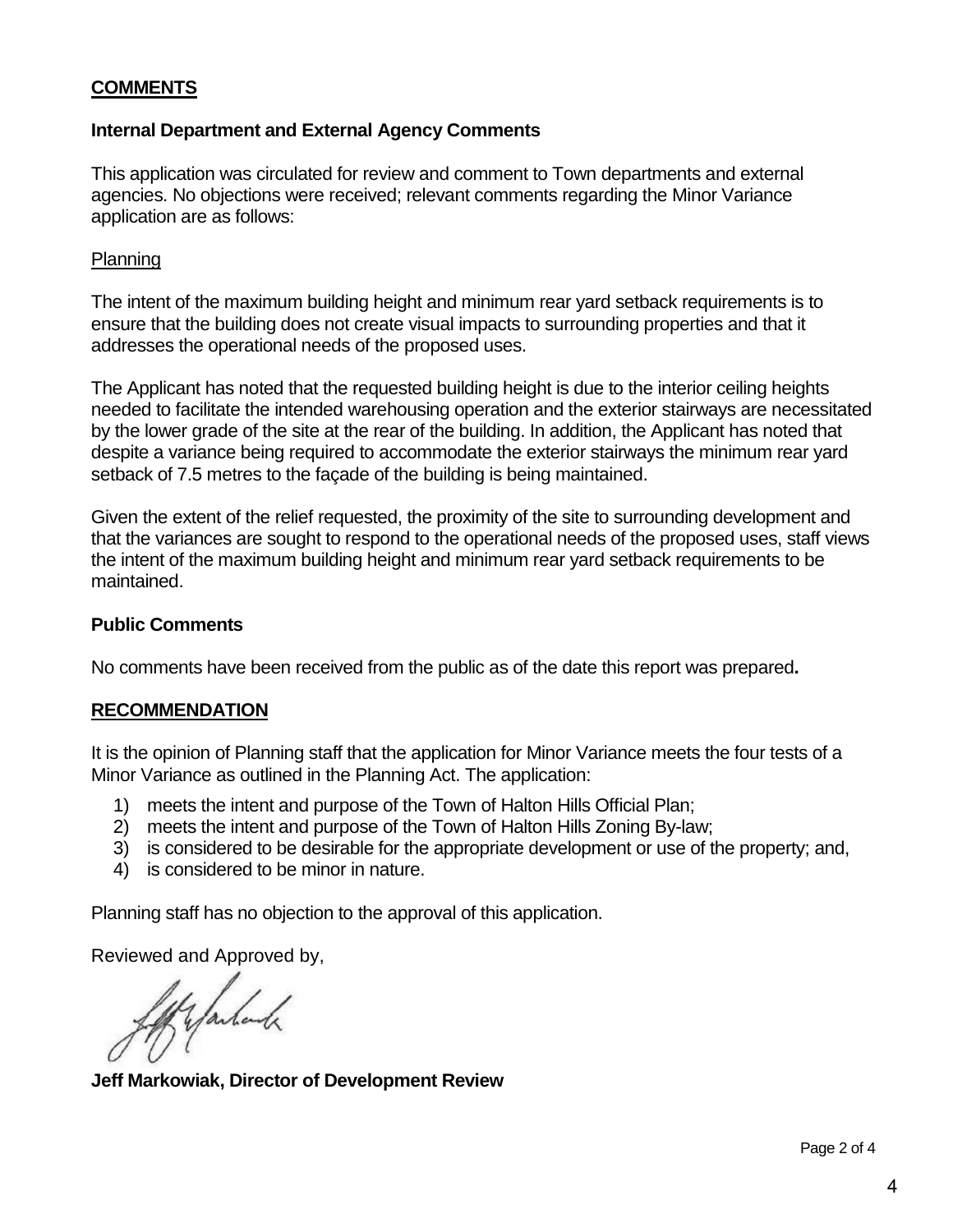# **Notes:**

# Halton Hills Hydro

- The Applicant is to be aware of HHHI Conditions of Service (3.4.2) in the event that the Customer requires greater than 300kVA of transformation in areas where 4,160V or 8,320V exist, the Customer shall be required to build a private substation supplied from HHHI's 44kV system voltage unless otherwise advised by HHHI's Engineering Department. HHHI primary distribution loop system along Futura Drive in Acton consists of only 2,400/4,160V. The Customer is to be aware that the nearest existing overhead 44kV circuit is approximately 200m south of Futura Drive, on Main St. N. in Acton.
- All required information must be received prior to establishing service details. All electronic drawings should be provided in a HHHI approved file format, including but not limited to: Project Name, Unit servicing detail, Number of Units to be serviced, and Civic Address. A site plan shall be provided in AutoCAD and paper formats, to scale (1:500 or 1:1000), showing the buildings in relation to existing and proposed property lines, other buildings, streets, street entrances, driveways, and the location of other services including, but not limited to: gas, telephone, water, cablevision, waste water (sewage and storm, catch basins), Grading Plan, Site Servicing Plan, Landscaping Plan, Road cross-sections used with the expectation of three or four party trenching [Note: four party trenching is not available for private roads], Proposed construction schedule and phasing of the development (if applicable), Developer details (if applicable), Customer Billing information including name, billing address, telephone number, Requested energization date, Service amperage requested, Preferred Voltage, Preferred service entrance location, and other requirements as requested by HHHI's Engineering Department. Please review Halton Hills Hydro Conditions of Service – 3.4.3. and appendix D for more details.
- When HHHI is required to add new Facilities and Equipment, alter existing HHHI Facilities and Equipment, or increase the capacity of the Distribution System to connect a new Customer (an "Expansion"), HHHI will perform an economic evaluation to determine the Customer's share, if any, of the equipment, labour, material and on-going maintenance costs of the Expansion (the "Expansion Costs"). If the present value of the future revenue is not sufficient to recover the Expansion Costs, the Customer will be required to pay a capital contribution. The capital contribution will not exceed the Customer's share of the difference between the present value of the Expansion Costs and the present value of the projected revenue. Please review Halton Hills Hydro Conditions of Service – 2.1.2. for more details.
- HHHI will only place an order for a transformer once the Customer has paid their connection fees, completed Halton Hills Hydro Inc. Conditions of Service and returned their Offer to Connect signed. Where HHHI places an order for a transformer and the Customer cancels their service layout, HHHI may retain a portion or all of the connection fees paid by the Customer if the transformer order cannot be cancelled. All high voltage distribution services are three-phase, four-wire. The Customer is required to bring out a neutral conductor for connection to the system neutral. If not required for the Customer's use, this neutral shall be terminated to the Customer's station ground system. HHHI will provide interface details and requirements for high voltage supplies to the Customer. Please Note: Hydro requires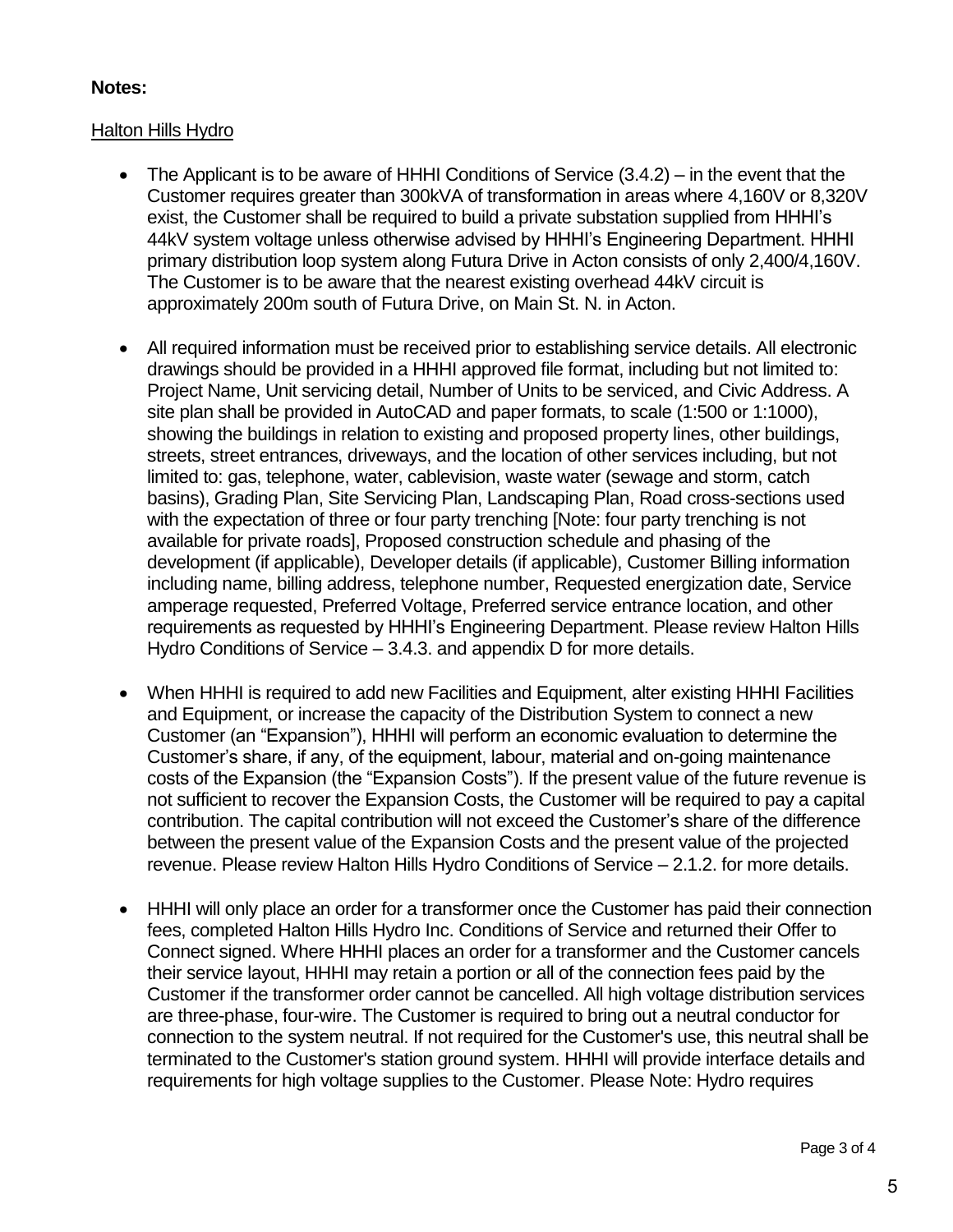payment of all construction charges before any work will be scheduled and any necessary materials ordered. The transformer required for this installation is not stocked by Halton Hills Hydro and therefore must be put on order. Please be aware that due to market changes in the transformer manufacturing industry, a significant general increase in the lead time for transformers can take 20-24 weeks once an order is placed. The above mentioned lead times are subject to change and may extend longer. Instrument transformers will also not be ordered until construction charges have been paid; lead times are typically 10-12 weeks. Any variations to this layout are permitted only with prior Halton Hills Hydro written approval. All costs associated with deviating from this layout will be borne by the Customer.

- For more information on the Technical Service Layout process and Halton Hills Hydro Conditions of Service see below links:
	- o TSLO [Application for Electrical Service Form -](https://haltonhillshydro.com/for-home/building-upgrades-or-demolition/new-service-upgrades/application-electrical-service-form/) Halton Hills Hydro
	- o COS <https://haltonhillshydro.com/for-home/conditions-of-service/>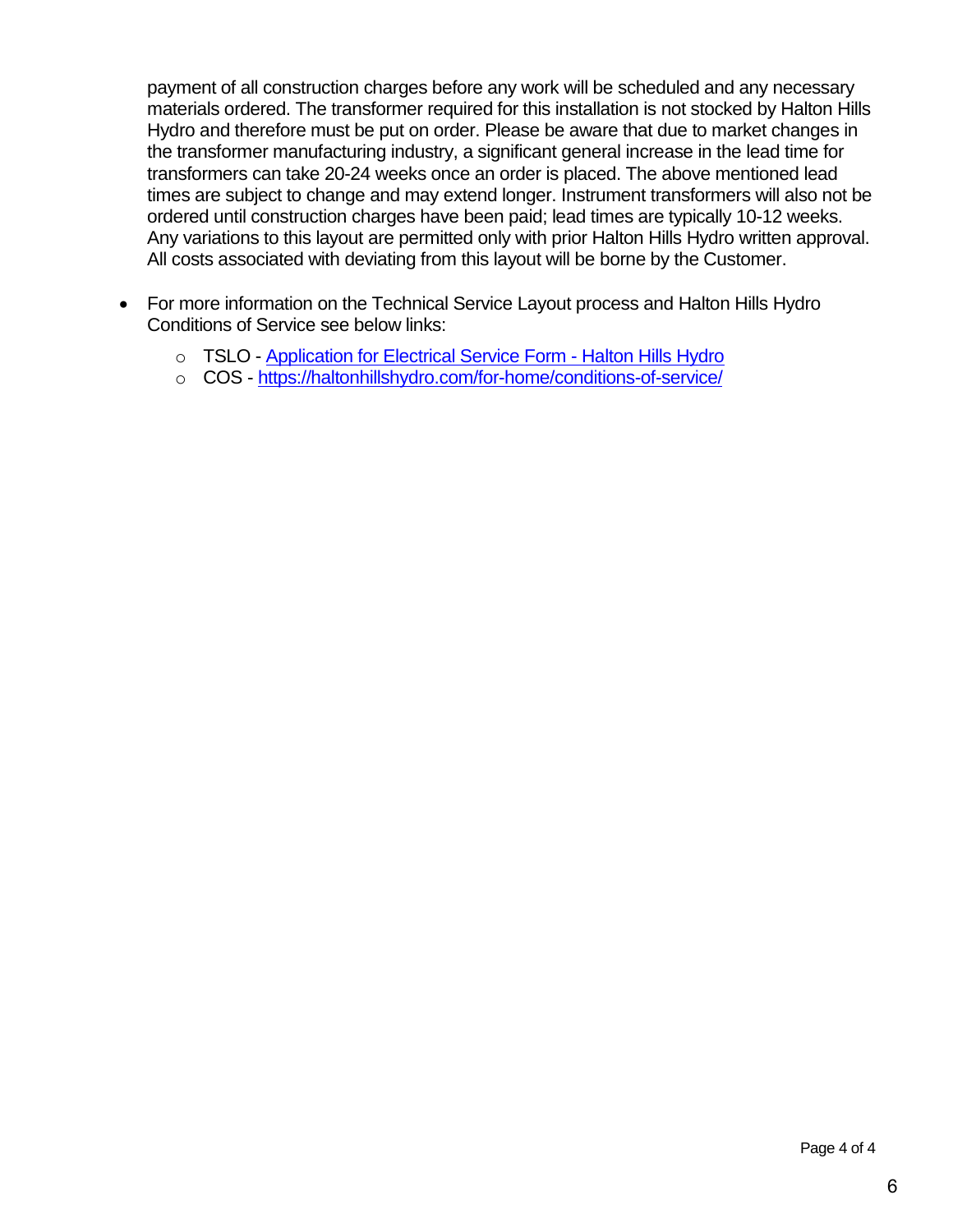

Planning & Development Department

**TO:** Niloo Hodjati, Secretary-Treasurer, Committee of Adjustment & Consent Official

**FROM:** John McMulkin, Planner – Development Review

**DATE:** April 26, 2022

**RE:** Planning Recommendation for Application D13VAR22.013H – Felton Municipally known as 7078 17 Side Road Town of Halton Hills (Esquesing)

# **APPLICATION**

Requesting relief from Zoning By-law 2010-0050, as amended:

1. To increase the height for an accessory structure from the maximum 5 m to permit a height of 5.41 m.

**\_\_\_\_\_\_\_\_\_\_\_\_\_\_\_\_\_\_\_\_\_\_\_\_\_\_\_\_\_\_\_\_\_\_\_\_\_\_\_\_\_\_\_\_\_\_\_\_\_\_\_\_\_\_\_\_\_\_\_\_\_\_\_\_\_\_\_\_\_\_\_\_\_\_\_\_**

- 2. To increase the floor area for an accessory structure from the maximum 80 sq. m to permit a floor area of 94.2 sq. m.
- 3. To increase the total floor area for all accessory structures from the maximum 120 sq. m to permit a total floor area of 162.4 sq. m.

To accommodate a proposed detached garage.

# **Proposal**

The variances are required to increase the maximum floor area and height requirements for an accessory building and the maximum total accessory building floor area for all accessory structures in order to accommodate a  $94.2$  m<sup>2</sup> ( $\sim$ 1,014 ft<sup>2</sup>) detached garage.

# **POLICY CONTEXT**

# **Town of Halton Hills Official Plan**

The subject property is designated "Greenbelt Greenlands Area" and "Protected Countryside Area" in the Town's Official Plan and contains a Natural Heritage System overlay. These designations permit single detached dwellings on existing lots. Section G13.6 of the Official Plan states that whenever a use is permitted in a land use designation, it is intended that uses, buildings or structures normally incidental, and accessory to that use are also permitted.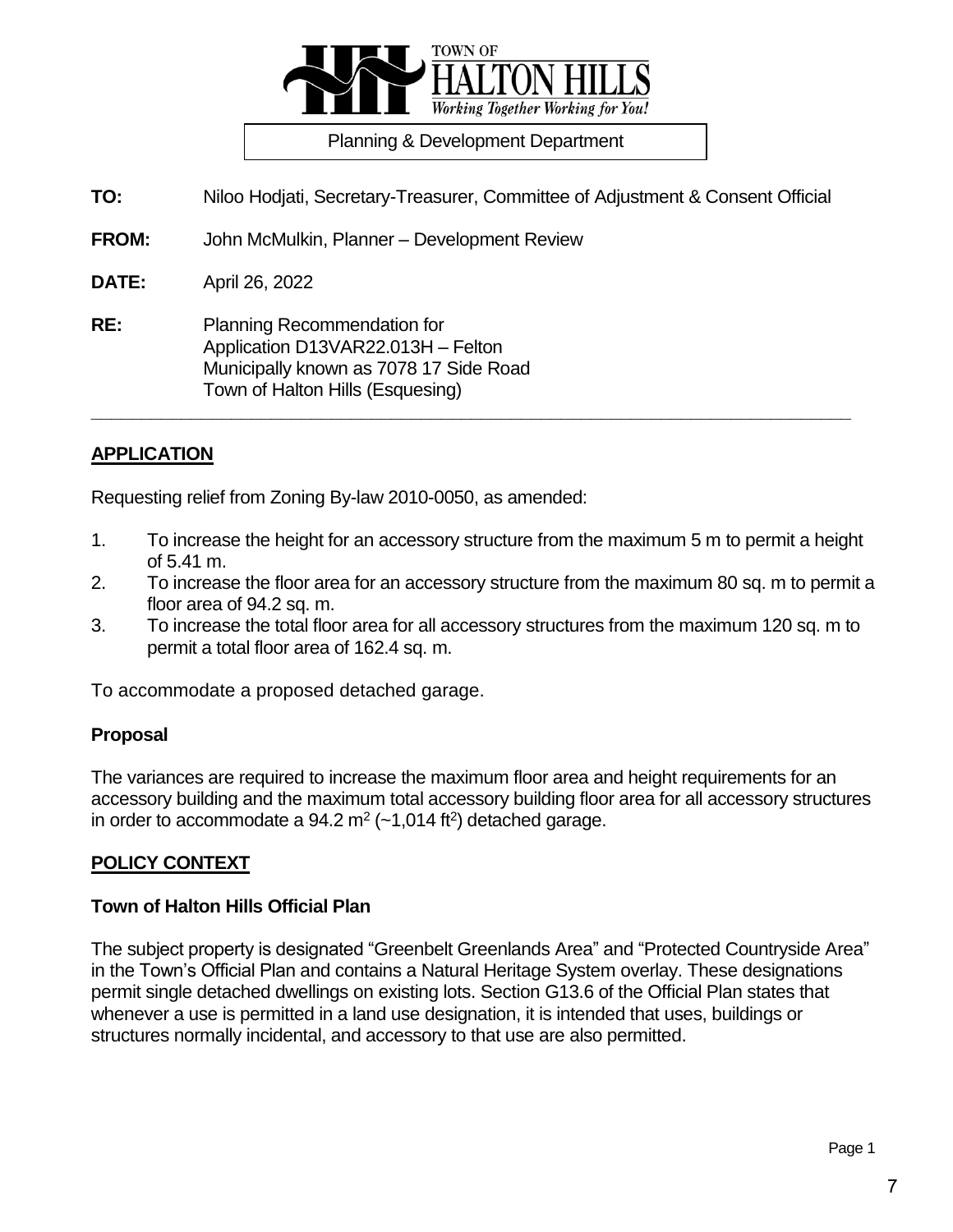# **Town of Halton Hills Zoning By-Law**

The subject property is zoned "Protected Countryside Natural Heritage System One (PC-NHS1)" under the Town's Comprehensive Zoning By-law 2010-0050 and is subject to a Holding (H2) Provision. The PC-NHS1 zone permits single detached dwellings and accessory buildings and structures. Given the entire detached garage is proposed to be located within 20 metres from the main building on the lot (single detached dwelling), the H2 Provision is not required to be lifted to facilitate the construction of this accessory building.

# **COMMENTS**

# **Internal Department and External Agency Comments**

This application was circulated for review and comment to Town departments and external agencies. No objections were received; relevant comments regarding the Minor Variance application are as follows:

# Planning

The intent of accessory buildings and structures is to ensure that they do not visually dominate the lot, are clearly accessory to the principal residential use (single detached dwelling) and do not create impacts to surrounding properties. Given the size of the property, the proposed location of the detached garage and the extent of the requested relief, the requested variances would not impact these considerations. The relief requested through the subject Minor Variance application is also consistent with relief granted for comparable rural properties by the Committee. Therefore, staff views the intent of these requirements to be maintained.

# **Public Comments**

No comments have been received from the public as of the date this report was prepared**.** 

#### **RECOMMENDATION**

It is the opinion of Planning staff that the application for Minor Variance meets the four tests of a Minor Variance as outlined in the Planning Act. The application:

- 1) meets the intent and purpose of the Town of Halton Hills Official Plan;
- 2) meets the intent and purpose of the Town of Halton Hills Zoning By-law;
- 3) is considered to be desirable for the appropriate development or use of the property; and,
- 4) is considered to be minor in nature.

Planning staff has no objection to the approval of this application, subject to the following conditions:

1. The location of the detached garage shall be generally in accordance with Drawing No. A1, prepared by Green Propeller Design, dated February 2022, date stamped by the Committee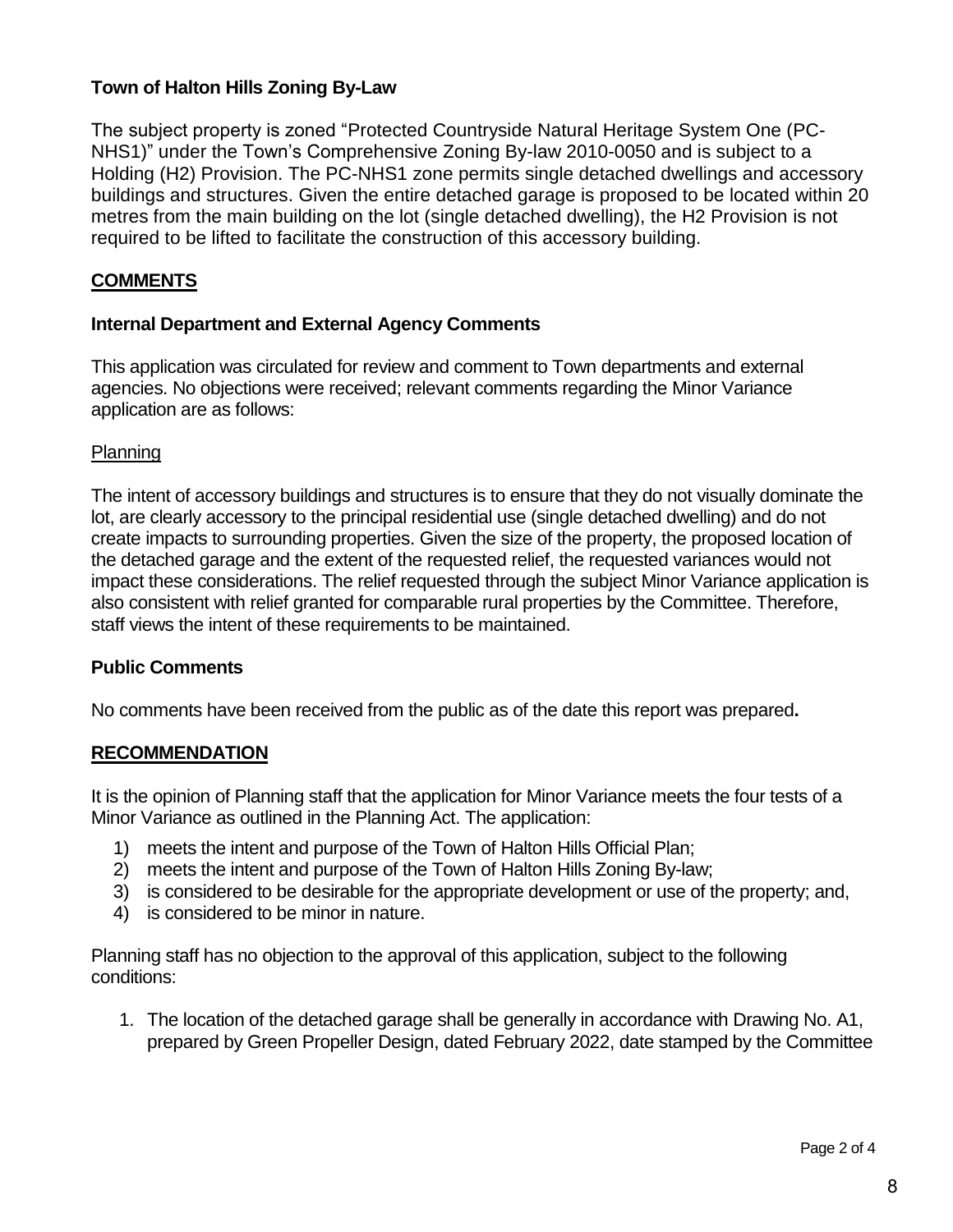of Adjustment on March 25, 2022, to the satisfaction of the Commissioner of Planning & Development.

2. The detached garage shall be constructed generally in accordance with the architectural design as shown on Drawing No. A3, prepared by Green Propeller Design, dated February 2022, date stamped by the Committee of Adjustment on March 25, 2022, to the satisfaction of the Commissioner of Planning & Development.

Reviewed and Approved by,

of yantank

**Jeff Markowiak, Director of Development Review**

# **Notes:**

# Town Development Engineering

- The Town requires a sealed grading plan completed by an Ontario Land Surveyor (O.L.S.) or Professional Engineer (P.Eng.) that demonstrates how grading and drainage shall function for the Applicant's proposal. The grading plan shall be set to a metric scale and contain existing vs. proposed topographical data.
- The Owner/Applicant shall apply for and acquire a Site Alteration Permit under By-law 2017-0040 for the proposed works through the Development Engineering Section prior to the issuance of the associated Building Permit. Please contact the Development Engineering Section or visit the Town's website and search "Site Alteration" for further details prior to making the application. Please note that a grading plan, prepared by an appropriate professional, will be required to support this Site Alteration Permit application.

# Town Zoning

 Accessory buildings/structures are not permitted to be used for human habitation or an occupation for gain or profit.

# Conservation Halton

- Based on Conservation Halton's review of the above noted application, we believe that the proposed location for the accessory structure is the best location within the property limits.
- Conservation Halton recommends that tree protection fencing be installed during construction to protect the significant woodland.